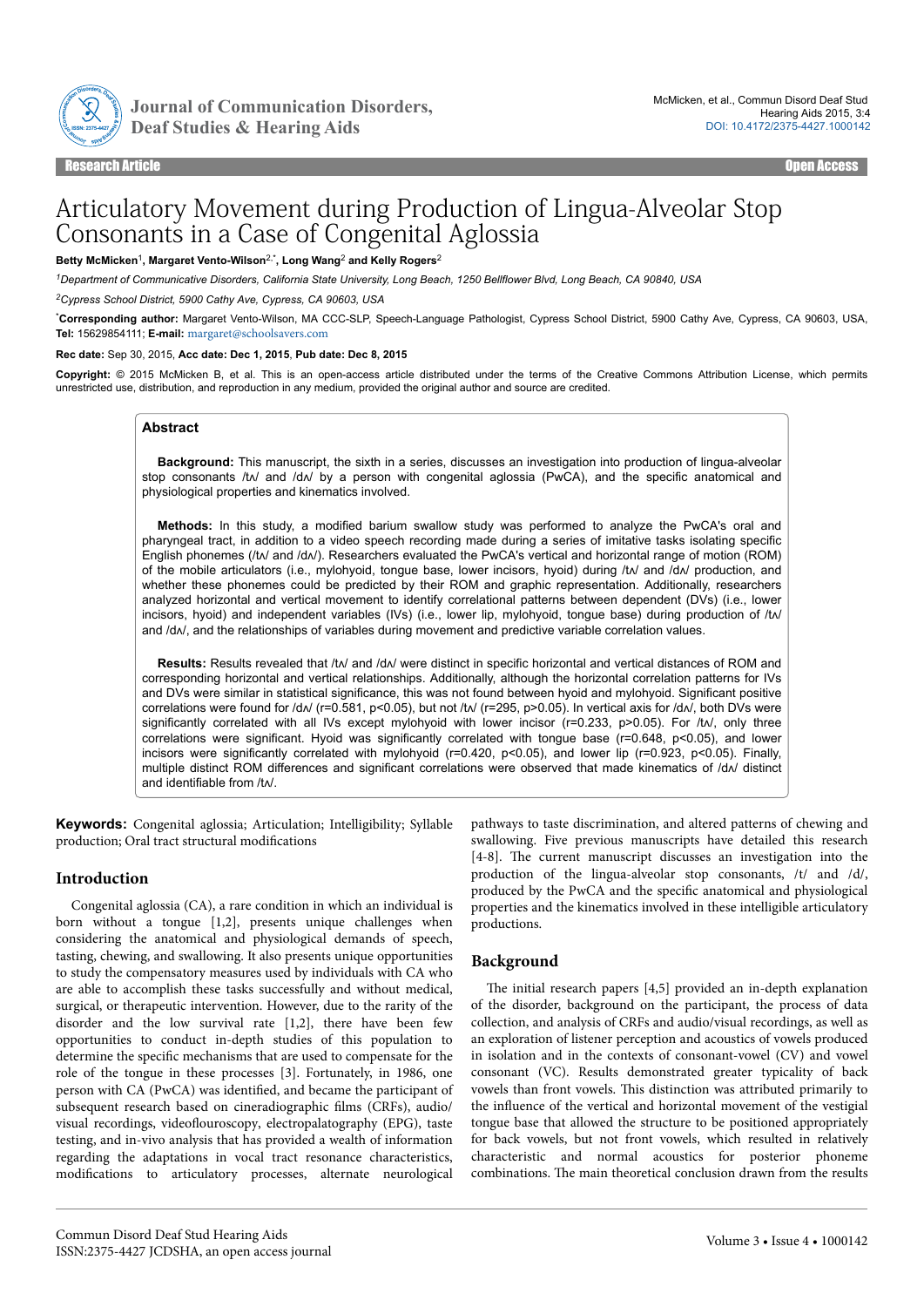## Page 2 of 8

of the first examination was that even though the PwCA was able to compensate in general for the lack of a tongue, she did not use certain expected compensatory maneuvers that were available to her, such as pharyngeal expansion and/or lip spreading, to make the front vowels more typical, and thus more intelligible.

In the second paper [5], which detailed a study of semantic/ phonemic listener confusions and consonant acoustics, it was concluded that the unusual acoustic characteristics that may have influenced the confusions in listener perceptions could be due to: (a) use of the mylohyoid/geniohyoid, which allows for partial, but insufficient constriction in the anterior oral cavity region, (b) both backing and fronting of the mandible as a means of assisting the mylohyoid/geniohyoid and tongue base in producing a point of constriction with the palate, (c) the presence of craniofacial macrosomia, retrognathia, and micrognathia, which limit the size of the oral space and therefore the vowel space, (d) reduced articulatory movement, notably lip spreading, which inhibits the production and interpretation of front vowels and consonants, and (e) co-articulatory limitations, present in CV and VC production, that require close constrictions or wide serial movements. It should be noted that in the CV and VC syllables, stimuli consisted of both real words and nonsense syllables, with no significant or descriptive statistical difference in listener perception between the real words and nonsense syllables [3,4].

The researchers hypothesized that these five limitations presumably led to the deviations in formant values, voicing, listener perceived consonantal substitutions, and the resultant confusions in intelligibility. In this examination, it was noted that the primary cue for intelligibility of the lingua-alveolar stop consonants /t/ and /d/ was the direction and extent of second formant transition. Inexplicably, however, the bilabial stop consonants /p/ and /b/, were often perceived by listeners as lingua-alveolar stop consonants. Further, there was a higher level of accuracy in listener perception of lingua-alveolar consonants than there was for other consonants; the overall listener intelligibility of initial consonants /t/ and /d/ was 95.8%. Нe questions that arose from these findings led to investigations into the physiology of the production of these lingua-alveolar stop consonants produced without the presence of a tongue.

The third study [6] detailed an investigation into the compensatory articulatory strategies employed by the PwCA. Нis study revealed atypical and extensive hyoid activity, which was a unique finding, and one that may begin to explain the relative intelligibility of this PwCA. As reported in McMicken et al. [4,5], during speech production there were vocal tract length changes occurring that may have influenced second formant transitional values and vowel midpoint values. Further, when viewing productions of /t/ and /d/ in the CRFs, there was a suspected visualization of dental-alveolar contact, in addition to the use of use of mylohyoid as anterior pseudo-tongue for constriction. Originally, it had been suspected that the PwCA was activating the mylohyoid, which would be consistent with reports of another PwCA who used this strategy to achieve alveolar constriction [9]. However, images analyzed in the CRFs introduced the possibility that the participant may use the lower incisors as additional intraoral structures for articulatory consonant constriction. Нis potential compensatory strategy was identified as an additional area of future investigation.

The findings in this third study suggested that the PwCA had learned to use compensatory movements; however, these movements were different from those posited in the first two papers. Rather than employing lip spreading and pharyngeal expansion, it appeared that this PwCA used increased mandibular and hyolaryngeal movements to aid the mylohyoid and tongue base in completing mid-anteroposterior constrictions to produce the acoustic correlate of linguaalveolar stop consonants. Нere was also the visualization of dental/ alveolar contact as a substitute for lingua-alveolar placement. Нe main clinical conclusion drawn from these results was that speakers who present with either congenital or acquired structural and/or physiologic reductions to the speech mechanism may, in many cases, demonstrate the capacity to recruit other non-impaired structures to produce intelligible speech, findings which were suggested in a retrospective study of audio/visual recordings of a PwCA by Simpson and Meinhold [3].

The forth study involved the use of EPG to document detailed activity of the articulatory oral structures during speech. Analysis of the EPG electrode activation pattern of the PwCA revealed that labial, dental, mylohyoid, and tongue base contacts were possible and that these contact patterns were similar to normals, but with far fewer electrodes activated in the PwCA. Results were consistent with previous studies [4,5], which revealed a high degree of intelligibility (79%) for this PwCA. Analysis of the lateral view of the maxilla-tomandible relationship observed in the CRFs documented that the lower incisors were fitting neatly into the alveolar aspect of the maxilla. This observation supports early impressions of the primary investigator (PI) that this PwCA accomplishes anterior contact using the lower incisors. Indeed, this PwCA was able to produce alternating motor rates (AMRs) for the lingua-alveolar stop consonants /t/ and /d/ at approximately 4-5 per second. Нese rapid AMRs are not only within normal limits [10], but the consonants were produced quickly enough to support a perceptually normal rate of speech. Another plausible explanation for the anterior intraoral contacts might be that the PwCA generates lingu-alveolar sounds by making contact between the lower lip and the lower incisors, as reported in the case of another PwCA by Salles, et al. [9]. Indeed, this PWCA engages in rapid labial contacts that appear to produce sounds other than bilabials such as the lingua-alveolar stop consonants /t/ and /d/; however, the movement is so rapid that it is impossible to determine the lips' role in the coarticulation of phonemes that are being generated in milliseconds. Further studies in this area would require the use of video fluroscopy during speech, which may elucidate other points of constriction and vocal tract changes that augment consonant constriction. Нe question remains as to the exact nature of the articulatory compensations and adjustments that allow this PwCA to speak in an intelligible fashion and produce consonants that are perceptually correct and distinguishable from each other.

The fifth study in this series involved a return to the 1986 data to analyze the articulatory kinematics during connected speech production and saliva swallow [8]. Results of this study led the authors to hypothesize that the PwCA was making hyoid adjustments, and thus vocal tract adjustments, to alter F2, which rendered speech more intelligible. As discussed previously, the PwCA presents with craniofacial macrosomia, retrognathia, and micrognathia, and as would be inferred from these physiological constraints, a smaller mandible may lead to reduced range of motion for anterior-posterior adjustments. Further, the retrognathic mandible may also assist in the positioning of the lower incisors to aid with mid-palatal constrictions for the lingua-alveolar and mid-palatal sounds. Нe limited twodimensional lateral views provided by the CRFs and video recordings precluded the opportunity to visualize more specific movements of the structures involved in the previous and current study.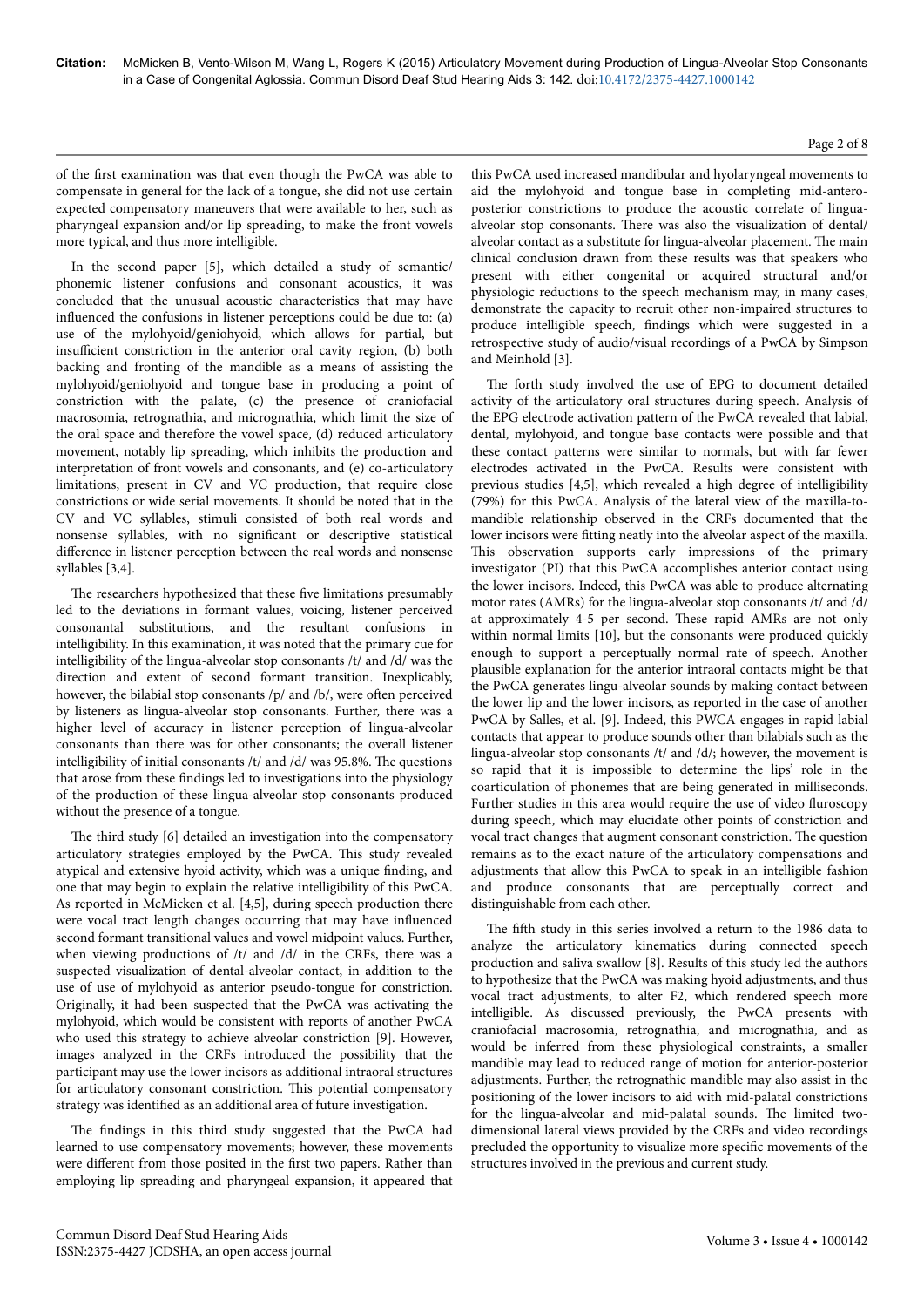## **Research questions**

For this sixth and current study, listener perception of the linguaalveolar stop consonants /t/ and /d/ was not included as it has been well established that the PwCA could produce these phonemes in a perceptually intelligible and distinctive manner [4,5,7]. Нerefore, the following multi-part research questions were addressed through the analysis of data derived from articulatory variable range of motion, correlation analysis, and videotape observation of PwCA speech by the authors:

Research question 1: What is the extent of the PwCA's vertical and horizontal range of motion (ROM) of the mobile articulators, consisting of the mylohyoid, tongue base, lower incisors, and hyoid during /tʌ/ and /dʌ/ production, and can the phonemes /tʌ/ and /dʌ/ be predicted by their ROM and graphic representation?

Research question 2: In both horizontal and vertical movement, are the positions of the dependent (i.e., lower incisors, hyoid) and independent articulatory variables (i.e., lower lip, mylohyoid, tongue base) correlated during the production of the lingua-alveolar stop consonants /tʌ/ and /dʌ/, what is the relationship of the variables during movement, and can the phonemes /t $\Lambda$ / and /d $\Lambda$ / be predicted by their variable correlations?

## **Methods**

#### **Participant**

The participant for this study was a 44-year-old female PwCA who was self-referred in 2014 to the same radiologist who performed the original CRF studies of her speech and swallow in 1986. Нe participant, a co-author on multiple investigations, wanted to determine if her speech, swallowing, and craniofacial structure had changed since initial assessment. Нe participant and co-authors were also interested in attempting to delineate the anatomical and physiological method by which production of various consonants were generated, including production of /tʌ/ and /dʌ/ during AMRs. Нe participant, in the presence of the PI, signed release of information forms, including acknowledgment that audiovisual samples might be used for future research and education purposes.

For a complete review of the history of isolated CA and the PwCA discussed in these manuscripts, please see previous manuscripts [4-8]. For the convenience of the reader, a brief description of the PWCA follows. In 1986 during the initial examination, the PwCA presented with craniofacial macrosomia, retrognathia, micrognathia,, and a severe Class II malocclusion. All upper and lower teeth were present, but had collapsed medially due to the absence of the tongue. Intraoral inspection revealed a "wart-like" tongue rudiment medially on the mylohyoid. Нe expected loss of function caused by the lack of the tongue was partially compensated for by the fact that the floor of the mouth was hypertrophied and, along with the rudiment of tongue base, could be elevated to contact the palate. Similar to the case study by Salles et al. [9], this contact between muscle-masses and palate had allowed the speaker to develop speech and swallowing functions [6-8]. This hypothesis was confirmed by information provided by the PwCA's mother who reported that her daughter had required only minor adaptations for feeding as an infant in the form of widening the bottle nipple lumen for feeding; however, no other medical, surgical or therapeutic assistance was offered or necessary.

In 1986 and to the present day, the PwCA's speech was deemed highly intelligible. Initially, however, in an article written in 1987 [11] it was reported that unless the subject matter was highly predictable, her speech was characterized by marked distortions of vowels and phoneme combinations, notably for single- and two-word utterances. It was suspected that the reduced range of motion noted in the pseudotongue in the anterior aspect of the oral cavity was associated with these distortions. However, further examinations of data collected in the past [4,5] and present [7] revealed highly intelligible speech. Нe question remained as to the exact nature of the articulatory compensations and adjustments which allow the PWCA to speak in an intelligible fashion and produce consonants, particularly the linguaalveolar stop consonants /t/ and /d/, which were found perceptually correct and distinguishable from each other.

#### **Stimuli**

In 2014, a modified barium swallow study (MBSS) was performed at a hospital-based radiology center. In addition to the MBSS, a speech video was recorded with the subject's oral and pharyngeal vocal tract coated with barium. Нe recordings were collected using a Sony RDR-GXD455 Single Deck DVD recorder, Sony professional camera, and unidirectional microphone. A DVD of the speaker's spoken output was obtained by implementing an imitative task for a series of isolated vowels, monosyllabic and polysyllabic words, diadochokinesis of / pʌ/, /tʌ/, /kʌ/ and /bʌ/, /dʌ/, /gʌ/, and phrases containing specific phonemes of the English language. Only the diadochokinetic tasks of  $/t\Lambda$  and  $/d\Lambda$  were analyzed in this present study.

## **Data collection and processing**

The Sony RDR-GXD455 Single Deck DVD recorder had a recording rate of 32 frames-per-second. Нe PI and a computer animation engineer generated frame-by-frame individual mapping of the movement of (a) the anterior/superior point of lower lip, (b) the anterior/superior point of the lower incisors, (c) a medial point on the mylohyoid, (d) the highest point of the medial tongue base, (e) the anterior-inferior point of mandible, and (f) the anterior-superior point of hyoid. As in Matuso and Palmer [12], Cartesian coordinates (0,0) were established by passing a line through the lower border of the upper canine incisor and first molar (horizontal), and a line perpendicular to the upper occlusal plane at the upper canine (vertical; see Figure 1).



The X,Y relative coordinate dimensions were developed using pixel conversion to centimeters with the mean selected from 100 random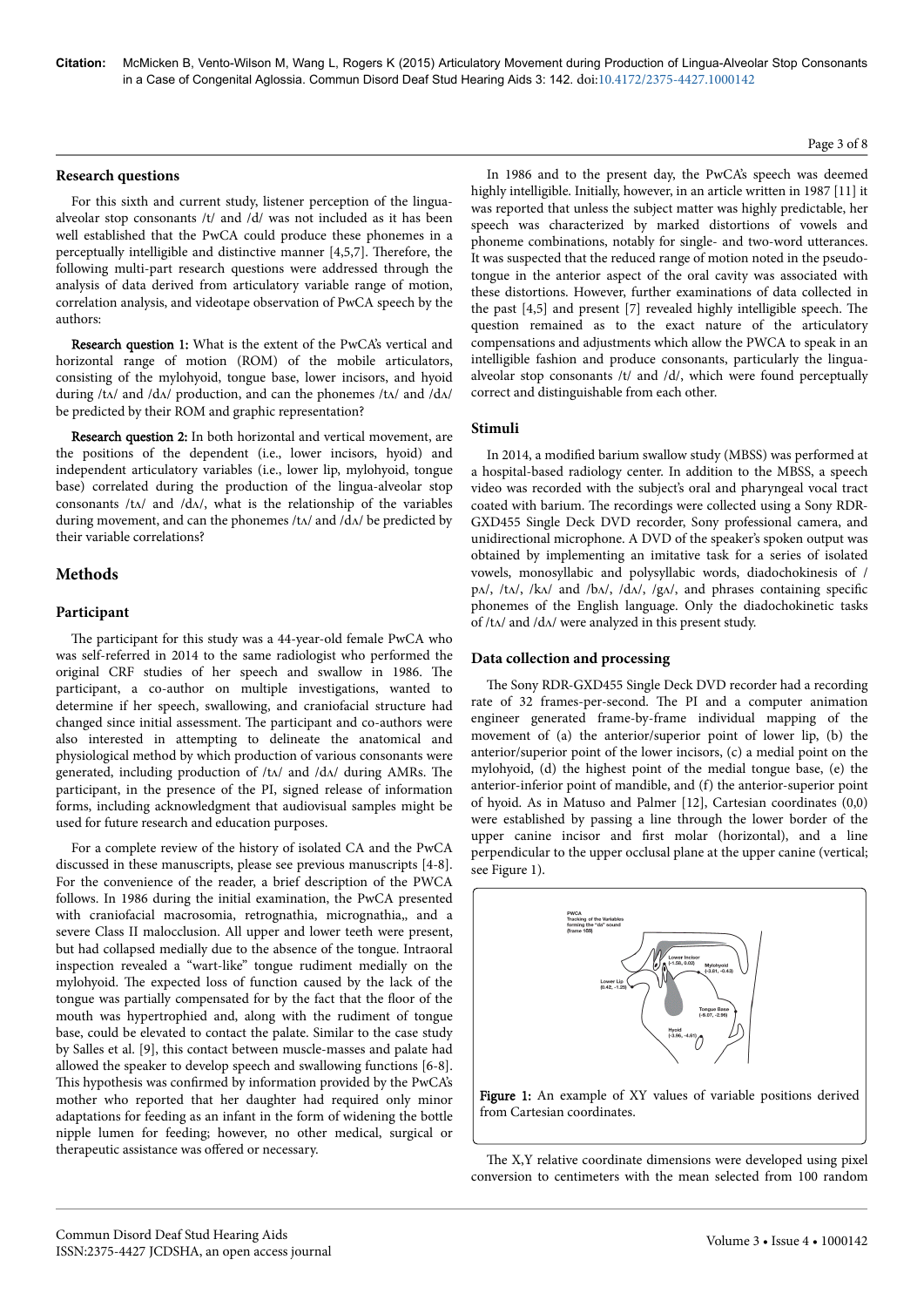**Variable Lower Lip**

**/dʌ/**

**/tʌ/**

frame samples, of medial height and width of C4 (fused vertebra, 1.25  $\times$  1.40 cm) as a conversion measurement. The individual frames of each of the /tʌ/ and /dʌ/ responses were analyzed to gather vertical and horizontal data points for the lower incisors, mylohyoid, tongue base, mandible, and hyoid.

Reliability of data point locations had been previously established [3,5]. Data were judged by the PI, an expert in the anatomy and physiology of the speech mechanism, and a computer animation engineer, who had 5 years supervised experience in the anatomical tracing of sagittal X-ray frames. Нe Pearson Product-Moment Correlation between judges was 0.974, which indicated an excellent variable point selection consistency. Movement tracking of the positions of the variables was accomplished using the Adobe After Effects program. As detailed in Matuso and Palmer [12] and Palmer, Hiiemae, and Liu [13] and with the addition of the lower lip and incisor, the positions of displacement of the lower lip and incisor, mylohyoid, tongue base, mandible, and hyoid were expressed as X (horizontal) and Y (vertical) coordinates.

## **Data Analysis**

During data analysis, it was suspected and confirmed that the positions of the lower incisors and mandible would have an overall correlation of 0.999, and therefore terminology identifying the dependent variables was reduced to lower incisors and hyoid. For this study, the dependent variables were defined as the positions of the lower incisors and hyoid, and the independent variables were defined as the positions of the lower lip, mylohyoid, and tongue base. Data from points of maximum excursion for each of the articulatory variables in the 6 repetitions of /tʌ/ and /dʌ/ were compared for repetition correlation. Two of the repetitions of each phoneme with the greatest statistical correlation were then averaged to obtain mean data for the horizontal and vertical movement excursion. As in Matuso and Palmer [12] and Hiiemae et al. [13], these data points were used to analyze range of motion (ROM) and Pearson Product-Moment Correlations. Нe statistical program utilized was SPSS 22 with significance defined as  $p<0.05$ 

## **Results**

In observing the PwCA's face during data collection, it was apparent that in production of the lingua-alveolar stop consonants /t/ or /d/, the subject appeared to be making bilabial plosives, as her lips came together prior to release of the phoneme. Нis visually noted behavior would account for the listener reported perception of /tʌ/ for /pʌ/ and  $\frac{dA}{dr}$  for  $\frac{dA}{dA}$  [4] and the unusual acoustic analysis locus equations associated with /d/ [5]. When asked how she made these sounds, the PwCA reported "I use my lips to make /t/ and /d/ sounds" (Rogers, [6]). This behavior was also corroborated by EPG tracings, in which activation of electrodes associated with lips, teeth and alveolar ridge during production of /t/ and /d/ were observed [7]. Range of motion of articulators during production of /tʌ/ and /dʌ/ demonstrated both dissimilar and similar patterns, with noted differences in voiced and unvoiced articulatory behavior as discussed in detail below.

# **Question 1: Range of Motion (ROM)**

## **Interpretation of vertical range of motion**

As seen in Table 1, there was slightly greater ROM in production of  $d\Delta$  than in  $/t\Delta$  in the variables lower lip (9%), lower incisors, (10%), and hyoid (10%), There was an over 50% difference greater ROM in the production of  $d\Lambda$  than in  $/t\Lambda$ , with the variables of tongue base (51.8%) and mylohyoid (54.5%).

**ROM** | 1.3337 | 1.3271 | 1.2539 | 0.9938 | 0.5869 **SD** 0.1713 0,2264 0.274 0.1814 0.1224

**ROM** | 1.2566 | 0.6877 | 0.6831 | 0.8519 | 0.5598 **SD** 0.1901 0.1698 0.0722 0.1279 0,1135

**Base Mylohyoid Hyoid Lower**

**Tongue**

| <b>Table 1:</b> Mean Vertical (Y) Range of Motion (ROM) and Standard               |
|------------------------------------------------------------------------------------|
| Deviation (SD) for Articulatory Variables (in centimeters) <sup>*</sup> . Mean was |
| calculated by averaging all syllable repetitions with same timing and              |
| number of frames.                                                                  |

## **Interpretation of horizontal ROM**

As seen in Table 2, there was slightly greater ROM in production of  $\langle d\Lambda \rangle$  than in  $\langle d\Lambda \rangle$  in the variables lower lip (9%), and tongue base (13%). There was an unexpectedly high difference with ROM in production of /dʌ/ than in /tʌ/ with the variables of mylohyoid (230%) and less with hyoid (33%). Нere was slightly greater movement in /tʌ/ more than /dʌ/ with lower incisors (9%).

| Variable              | Lower<br>Lip | <b>Tongue</b><br><b>Base</b> | Mylohyoid | Hyoid  | Lower<br><b>Incisors</b> |  |  |  |
|-----------------------|--------------|------------------------------|-----------|--------|--------------------------|--|--|--|
| /d <sub>M</sub>       |              |                              |           |        |                          |  |  |  |
| <b>ROM</b>            | 0.7805       | 1.0455                       | 1.4236    | 0.9286 | 0.4587                   |  |  |  |
| <b>SD</b>             | 0.431        | 0.269                        | 0.223     | 0.214  | 0.1594                   |  |  |  |
| $/t$ <sub>N</sub> $/$ |              |                              |           |        |                          |  |  |  |
| <b>ROM</b>            | 0.7235       | 0.8031                       | 0.3287    | 0.6    | 0.5096                   |  |  |  |
| SD                    | 0.4335       | 0.1408                       | 0.1037    | 0.1319 | 0.1513                   |  |  |  |

Table 2: Mean Horizontal (X) ROM and SD for Articulatory Variables (in centimeters).

Analysis of the results suggest that it is possible through variable ROM to predict which phoneme utterance /d $\Lambda$ / or /t $\Lambda$ / is being produced by the PwCA. Нe consonant /dʌ/ demonstrated over twice as much movement of the tongue base and mylohyoid vertically and the mylohyoid horizontally.

#### **ROM variable movement graphical representation**

Vertical: /dʌ/. As seen in Figure 2, mylohyoid and lower incisors move within a 0.5 cm plane in a predictable symmetrical and asymmetrical variance. Lower incisors elevate prior to release of utterance. Lower lip and tongue base each move within a nearly overlapping 1.5 cm plane in a predictable, but opposite symmetrical variance. Lower lip elevates and tongue base depresses prior to release

**Incisors**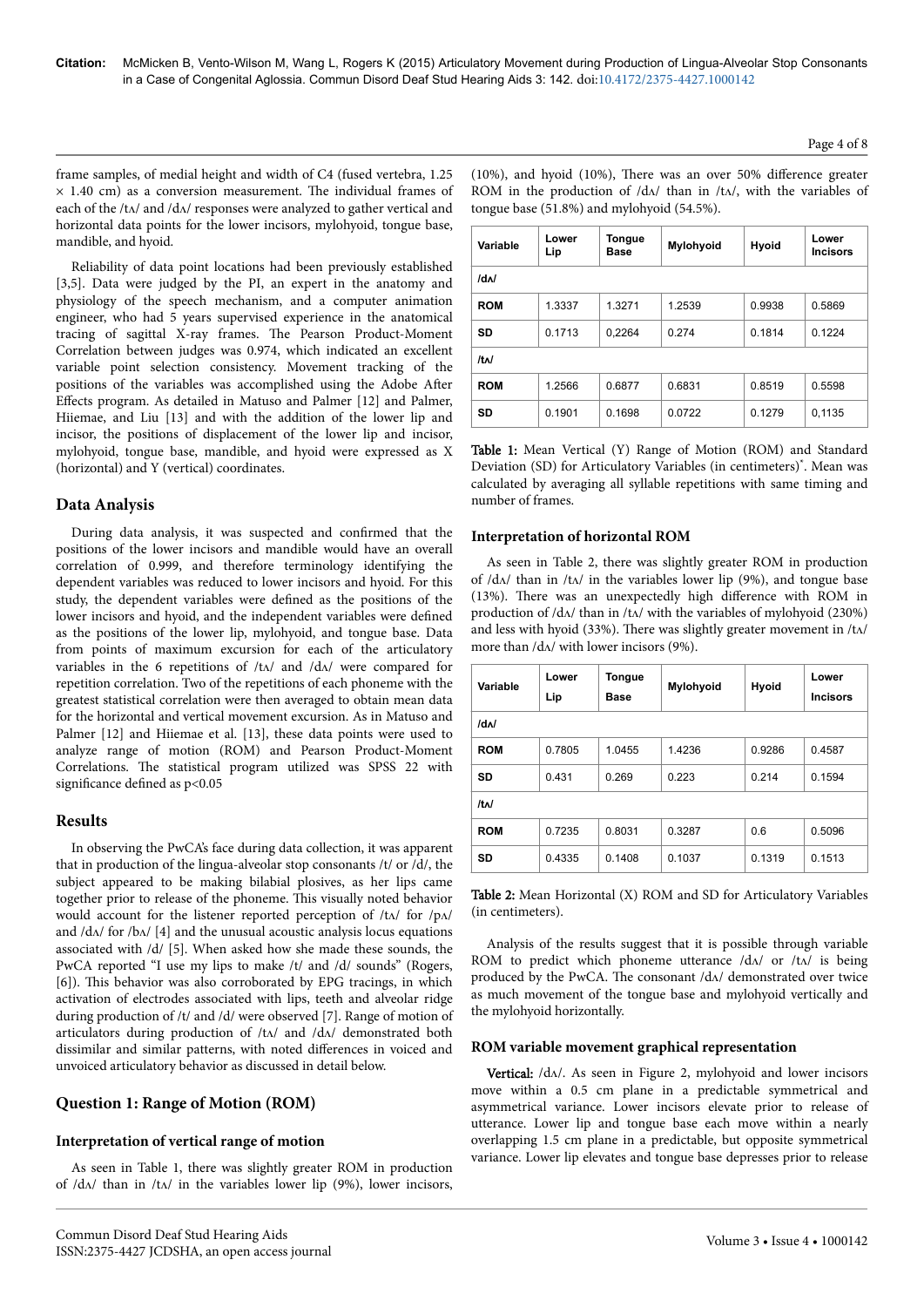





Vertical: /tʌ/. As seen in the Figure 3, mylohyoid and lower incisors move within a 0.25 cm plane with a primarily symmetrical variance, with ROM of lower incisors slightly greater than myhohyoid. Lower incisors elevate prior to release of utterance. Lower lip has greater movement than tongue base, moving within a 1.5 to 2.0 cm plane with a predictable, but opposite and symmetrical variance. Tongue base ROM values are between 0.25-1.0 cm. Lower lip elevates and tongue base slightly depresses prior to release of utterance. Movement of hyoid is slightly and only partially symmetrical with tongue base.





Horizontal: /dʌ/. As seen in Figure 4, lower lip, tongue base, lower incisors, and hyoid each move within a 0.5 cm plane in a predictable and symmetrical variance. Lower incisors and hyoid demonstrate less excursion. All structures increase in motion prior to release of utterance. Mylohyoid increases initially with all variables, but then maintains a more stable position during production of  $/d\Lambda$ .



Figure 4: Horizontal movement of the variables during production of /dʌ/ with corresponding sound wave.

Horizontal:  $/t\Lambda$ . As seen in Figure 5, similar to  $/d\Lambda$ , lower lip, tongue base, lower incisors, and hyoid each move within a 0.5 cm plane in a predictable symmetrical variance. Lower incisors and hyoid demonstrate less excursion. All structures increase in motion prior to release of utterance. Mylohyoid maintains a more stable position, without variance during production of /tʌ/.



## **Question 2: Horizontal and Vertical Correlation**

Horizontal: /dʌ/. As seen in Table 3, the movement of the dependent variable lower incisors had a highly strong relationship with the movement of the independent variables of tongue base (r=0.810, p<0.05) and lower lip (r=0.833, p<0.05). Additionally, the movement of the lower incisors demonstrated a highly strong relationship with the other dependent variable, hyoid (r=0.837,p<0.05. Hyoid movement demonstrated a highly strong relationship with tongue base (r=0.943,  $p<0.05$ ,) and strong relationship with lower lip (r=0.636, p<0.05).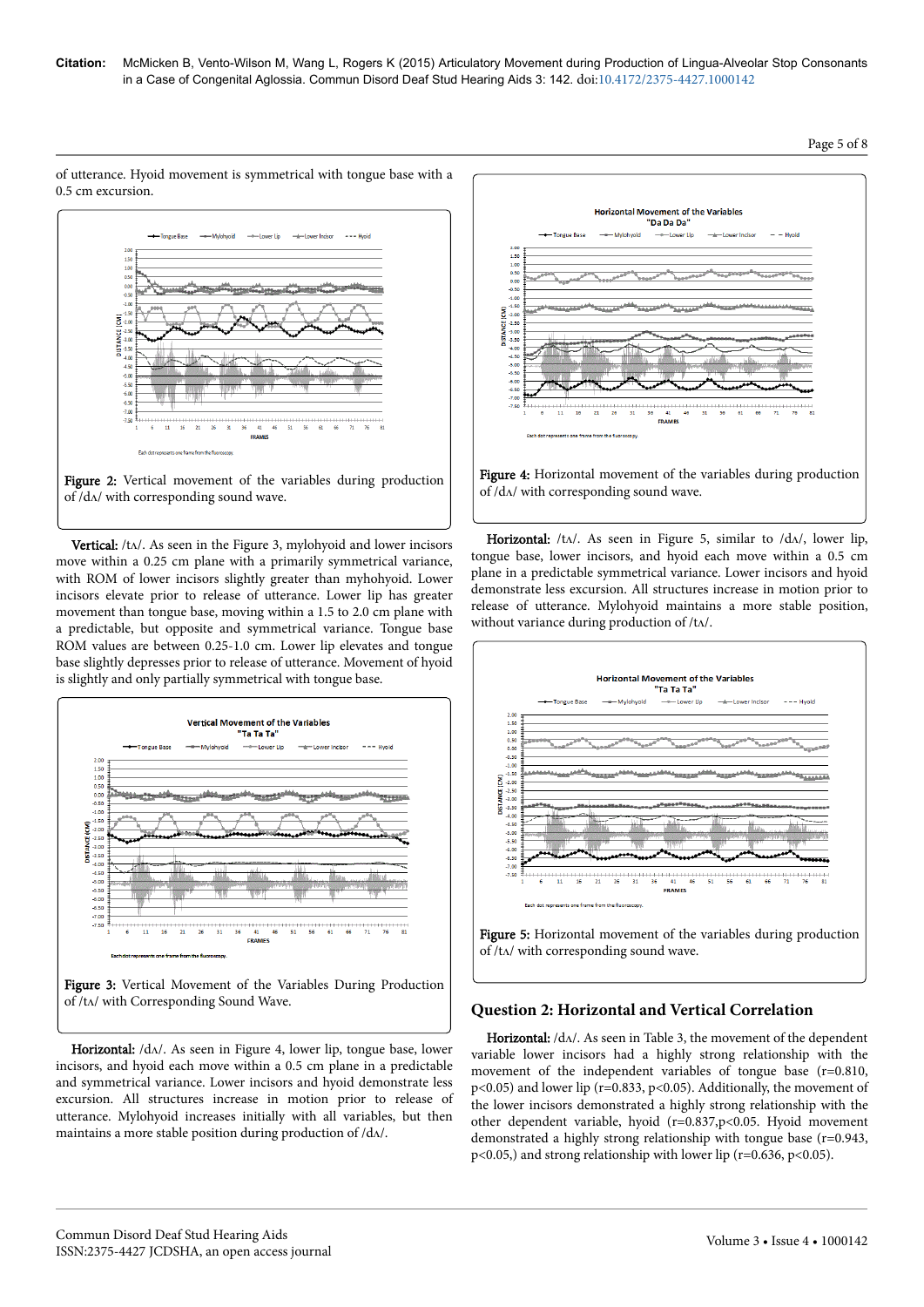| Variable             | <b>Tongue</b><br>Base | Mylohyoid | Lower<br>Lip | Lower<br><b>Incisor</b> | <b>Hyoid</b> |
|----------------------|-----------------------|-----------|--------------|-------------------------|--------------|
|                      | R                     | R         | R            | R                       | R            |
| <b>Tongue Base</b>   |                       | 0.25      | $0.608^*$    | $0.810^{*}$             | $.943*$      |
| <b>Mylohyoid</b>     | 0.25                  |           | 0.1          | 0.206                   | $.385*$      |
| <b>Lower Lip</b>     | $.608*$               | 0.1       |              | $0.833*$                | $.636*$      |
| <b>Lower Incisor</b> | $.810*$               | 0.206     | $0.833*$     |                         | $.837*$      |
| Hyoid                | $.943*$               | $.385*$   | $0.636*$     | $0.837*$                |              |

Table 3: Horizontal (X axis) Movement: Pearson Product-Moment Correlation (R) During Repetition of  $/d\Lambda$ .  $P < 0.05$ .

Vertical: /dʌ/. As seen in Table 4, the movement of the dependent variable lower incisors had a highly strong relationship with the movement of the independent variables of lower lip ( $r=0.832$ ,  $p<0.05$ ,) and strong relationship with tongue base  $(r=-0.627, p<0.05)$ . Additionally, the movement of the lower incisors had a strong relationship with the other dependent variable, hyoid (r=-0.610, p<0.05). Hyoid movement was strongly influenced by the movement of two independent variables: mylohyoid ( $r=0.581$ ,  $p<0.05$ ), tongue base  $(r=0.526, p<0.05)$ , and moderately by lower lip  $(r=.0.475, p<0.05)$ .

| Variable           | Tongue<br><b>Base</b> | Mylohyoid | Lower<br>Lip          | Lower<br>Incisor      | Hyoid        |
|--------------------|-----------------------|-----------|-----------------------|-----------------------|--------------|
|                    | R                     | R         | R                     | R                     | R            |
| <b>Tonque Base</b> |                       | $-0.135$  | $-0.654$ <sup>*</sup> | $-0.627$ <sup>*</sup> | $0.526*$     |
| Mylohyoid          | $-0.135$              |           | $-0.034$              | $-0.233$              | 0.581        |
| Lower Lip          | $-0.654"$             | $-0.034$  |                       | $0.832*$              | $-0.475$ *   |
| Lower Incisor      | $-0.627$              | $-0.233$  | $0.832*$              |                       | $-0.610^{*}$ |
| Hyoid              | $0.526*$              | $0.581*$  | $-0.475$ *            | $-0.610^{*}$          |              |

Table 4: Vertical (X axis) Movement: Pearson Product-Moment Correlation (R) During Repetition of /dʌ/. \*P<0.05.

Horizontal: /tʌ/. As seen in Table 5, the movement of the dependent variable lower incisors had a highly strong relationship with the movement of the independent variables of lower lip ( $r=0.910$ ,  $p<0.05$ ) and tongue base ( $r=0.793$ ,  $p<0.05$ ). Additionally, the movement of the lower incisors had a strong relationship with the other dependent variable, hyoid  $(r=0.775, p<0.05)$ . Hyoid movement was strongly influenced by the movement of two independent variables: tongue base  $(r=0.895, p<0.05)$  and lower lip  $(r=0.790, p<0.05)$ .

| Variable           | <b>Tongue</b><br>Base | Mylohyoid | Lower Lip | Lower<br>Incisor | Hyoid    |
|--------------------|-----------------------|-----------|-----------|------------------|----------|
|                    | R                     | R         | R         | R                | R        |
| <b>Tonque Base</b> |                       | 0.319     | $0.783*$  | $0.793*$         | $0.895*$ |
| Mylohyoid          | 0.319                 |           | $0.380*$  | 0.307            | 0.295    |
| Lower Lip          | $0.783*$              | $0.380*$  |           | $0.910*$         | $0.790*$ |
| Lower Incisor      | $0.793*$              | 0.307     | $0.910*$  |                  | $0.775*$ |

| nyuu | 0.295 | ∩*<br>ັບ | 'E*<br>ັ |  |
|------|-------|----------|----------|--|

Table 5: Horizontal (X axis) movement: Pearson product-moment correlation (R) during repetition of  $/t\Lambda$ . \*P<0.05.

Vertical: /tʌ/. As seen in Table 6, the movement of the dependent variable lower incisors had a highly strong relationship with the movement of the independent variable of lower lip ( $r=0.923$ ,  $p<0.05$ ) and was moderately influenced by mylohyoid ( $r=0.420$ ,  $p<0.05$ ). The movement of hyoid and lower incisors did not demonstrate a significant correlation. Hyoid movement was strongly influenced by the movement of two independent variables: tongue base  $(r=0.648,$  $p<0.05$ ) and lower lip (r=0.790, p<0.05). No other relationships were significant.

| Variable           | Tongue<br>Base | <b>Mylohyoid</b> | Lower Lip           | Lower<br>Incisor | <b>Hyoid</b> |
|--------------------|----------------|------------------|---------------------|------------------|--------------|
|                    | R              | R                | R                   | R                | R            |
| <b>Tonque Base</b> |                | 0.095            | $-0.214$            | $-0.297$         | $0.648^{*}$  |
| Mylohyoid          | 0.095          |                  | 0.24                | $0.420^{*}$      | 0.308        |
| Lower Lip          | $-0.214$       | 0.24             |                     | $0.923*$         | $-0.096$     |
| Lower Incisor      | $-0.297$       | $.420*$          | $.923$ <sup>*</sup> |                  | $-0.144$     |
| Hyoid              | $0.648*$       | 0.308            | $-0.096$            | $-0.144$         |              |

Table 6: Vertical (X axis) movement: Pearson product-moment correlation (R) during repetition of  $/t_A$ ,  $\degree$ P<0.05

# **Discussion**

The purpose of this paper was to explore production of the linguaalveolar stop consonants /tʌ/ and /dʌ/ in a case of a PwCA, and to determine if articulatory movement was different and distinctly identifiable in each phoneme production. As seen in the results section, the ROM and graphic representations of /tʌ/ and /dʌ/ are distinctive and identifiable from each other in ROM and correlation relationships. As identified on both the X and Y axis, production of /dʌ/ consistently demonstrated greater ROM than /tʌ/ in all measured variables, except lower incisors, which were equivalent; a higher static position of mylohyoid was also present in /dʌ/ productions. Нe correlations between the independent variables (i.e., lower lip, mylohyoid, tongue base) and the dependent variables (lower incisors, hyoid) horizontally were similar, except for the significant relationship noted between hyoid and mylohyoid in the case of /dʌ/, but not in /t $\Lambda$ /. In the vertical axis for /d $\Lambda$ /, both the dependent variables of hyoid and lower incisors were strongly influenced by the movement of the independent variables of tongue base and lower lip. For /t^/, only the dependent variable hyoid was strongly influenced by the independent variable tongue base and dependent variable lower incisors were strongly influenced by the independent variables mylohyoid and lower lip. Нere are distinct variable correlations which make the identification of /dʌ/ distinct from /tʌ/.

Based on the characteristics of this PwCA, it was understood that the articulatory movements would be different from unimpaired speakers, but up until this current exploration, the exact articulatory movements were unknown and undefined. Further, it was known from previous studies that lower lip, lower incisors, and, mylohyoid would be active, but the exact nature of the activity and interaction of the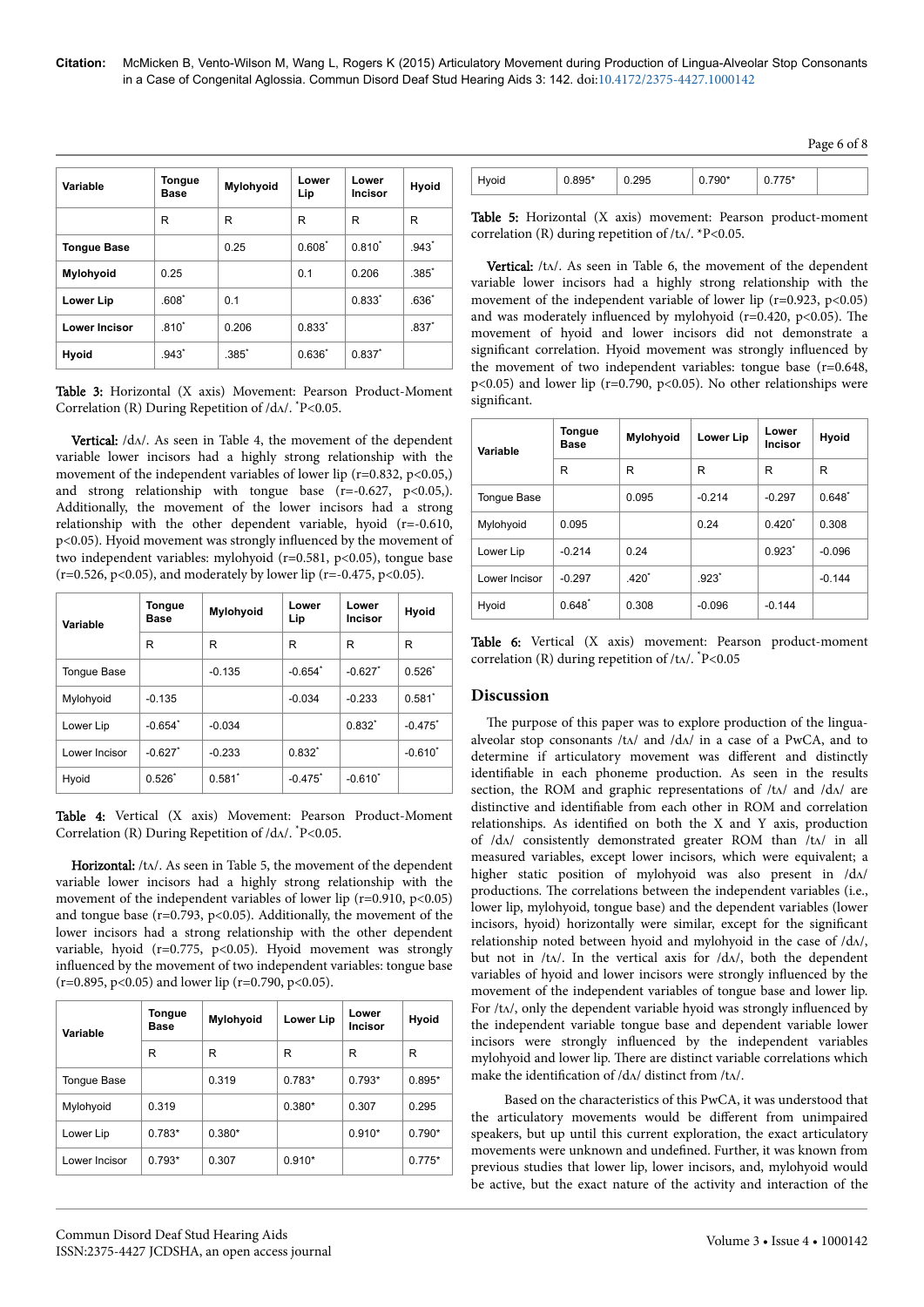variables was unknown. Based on the results described above, it can now be stated with confidence that the lower lip is the most active anteriorly mobile articulator of the vocal tract in this PwCA, with the greatest range of motion during the periods of closure and release of the lingua-alveolar stop consonants /tʌ/ and /dʌ/. Нis pattern is highly unusual and is thought to account for the listener and observer confusions of bilabial plosives for lingua-velar stops 5 because of the use of labial gestures to articulate those sounds. Unseen to the observer, but active in the articulatory process, was the movement of the lower incisors into constriction with the anterior palate. Less active, but present in the anterior narrowing of the vocal tract, was the anterior and superior movement of the mylohyoid. Notably active, particularly in both horizontal and vertical graphic movement tracings, was the activity of the tongue base, which was consistently more dynamic for the phoneme /dʌ/. Нe interaction of these five variables (i.e., lower incisors, mylohyoid, hyoid, lower lip and tongue base) provided the positioning constriction and release for the consonants /tʌ/ and /dʌ/.

Vertical movement of the hyoid and tongue base were more apparent for the voiced consonant /dʌ/ than for the unvoiced consonant /tʌ/. Нere was consistent symmetry with the hyoid and the lower lip with /dʌ/. Apparent on the graphs (Figures 2-5) was a reversal of the symmetrical and asymmetrical patterned movement of the mylohyoid and lower incisors with voiced and unvoiced productions, indicating vocal tract changes that were apparent between the voiced and unvoiced consonant.

In the horizontal perspective, there was an overall decreased range of motion, and a measurable difference between the articulatory movement for /tʌ/ and /dʌ/, with /dʌ/ demonstrating greater range. In the case of  $/d\Delta t$ , the tongue base and lower lip were the primary delineators of syllable production with lower incisors, showing similar but less movement. Нe only variable that did not act in a symmetrical movement fashion was mylohyoid; it appeared to assume a more static placement. In the case of the syllable /tʌ/, variables showed less overall ROM and appeared to behave in a more symmetrical fashion, again indicating that vocal tract changes were apparent between production of the voiced and unvoiced consonants.

# **Conclusion**

The ability to produce intelligible speech with the congenital absence of a tongue, arguably the most important and versatile articulatory structure [3,14], demonstrates the remarkable ability of individuals to employ compensatory strategies that override physiological limitations. In the case of this PwCA, where an individual's phonetic system develops concomitantly and unconsciously with the musculoskeletal system, research has demonstrated that structures outside of those typically associated with speech (e.g., glottis, glossopalatal arches, sublingual ridge, hypertrophied mylohyoid) can be recruited to generate sufficient constriction to produce intelligible consonants [2,3,4,5,15]. Although this PwCA did not receive any therapeutic intervention to address sucking, chewing, swallowing, or speaking, it is likely that the energetic suck and swallow activity that occurred in infancy in the absence a tongue resulted in hypertrophying of oral-peripheral structures including the mylohyoid, tongue base, velum, and pharyngeal walls, which ultimately acted as compensatory structures for speech. It may have also provided for greater than normal elevation and depression of the larynx, which was traced on videofloroscopy as equvalent with the movement of the hyoid.

Over the course of the multiple articles on this PwCA, and in addition to the discovery process, the authors have attempted to understand the compensations this PwCA employs to substitute for the absence of tongue. Нis information could be possibly be used as a basis of a therapeutic process to assist other individuals with congenital aglossia and /or acquired aglossia who do not demonstrate a functional level of intelligibility. Нe speech science and compensatory maneuvers that underlie this PwCA's intelligibility, once understood, could potentially be applied to the rehabilitation of selected cranio-facial and glossectomy patients.

However, at present this capacity to generate intelligible speech in the case of the PwCA exists in sharp contrast to the speech produced in the case of the surgical removal of the tongue as a result of injury or disease, as in the case of full or partial glossectomies, where lack of tongue mobility and bulk has been highly correlated with consonantal unintelligibility [16]. Нis correlation may be related in some cases to the replacement of oral tissue with non-oral tissue or the residual effects of radiation, chemotherapy, or surgical scarring, which may contribute to lack of flexibility. A logical question follows from this inference: could the introduction of post-surgical sucking exercises in these patients improve mobility and eventual intelligibility of speech?

Although the PwCA in this study demonstrates a visually confusing representation of the lingua-alveolar stop consonants /t/ and /d/, this aberrant substitution pattern of lower incisors, lower lip, and tongue base, and mylohyoid to constrict the anterior oral cavity allows for intelligible production. As discussed previously [5], listeners were unable to synchronize the auditory reality of lingua-alveolar stop consonants with the visual representation of the production. Нis pattern is compensatory with respect to the use of atypical structural modifications to produce intelligible phonemes. Based on the results of this study, the authors would not discourage the use of a visually aberrant pattern if perceptual intelligibility is the result. Нe focus of treatment should be the acoustic reality of the phoneme rather than the visually structural typical positions. Perhaps visual observer confusion would be then be outweighed by the lack of listener confusion for individual phonemes based on the overall redundancy, and hence intelligibility of language.

The authors offer two suggestions for speech-language pathologists who work with this population toward this end: (1) do not focus on an abnormal substitution pattern if that substitution pattern primarily allows for intelligibility, and (2) attempt the introduction of an energetic suck and swallow exercise program to develop compensatory articulation which would employ and mobilize structures not generally used in normal English phoneme production.

# **Limitations and Future Research**

Limitations of this study include those specific to the research methods used herein and those limitations that apply more generally to case studies. With respect to the former, these limitations consist primarily of the data collection methods that involved twodimensional videoflourography and the inherent distortions that can be present in film-capture rate. In this situation, the depth of image could not be adjusted and an attempt was made to keep the radiation exposure to a minimum, hence the lack of multiple repetitions of stimuli and a greater variety of response. Нe second set of limitations reflects those intrinsic to the use of case-study research that was used to conduct and in-depth analysis of this participant. Because of this subjectivity and specificity, one can only generally hypothesize whether

## Page 7 of 8